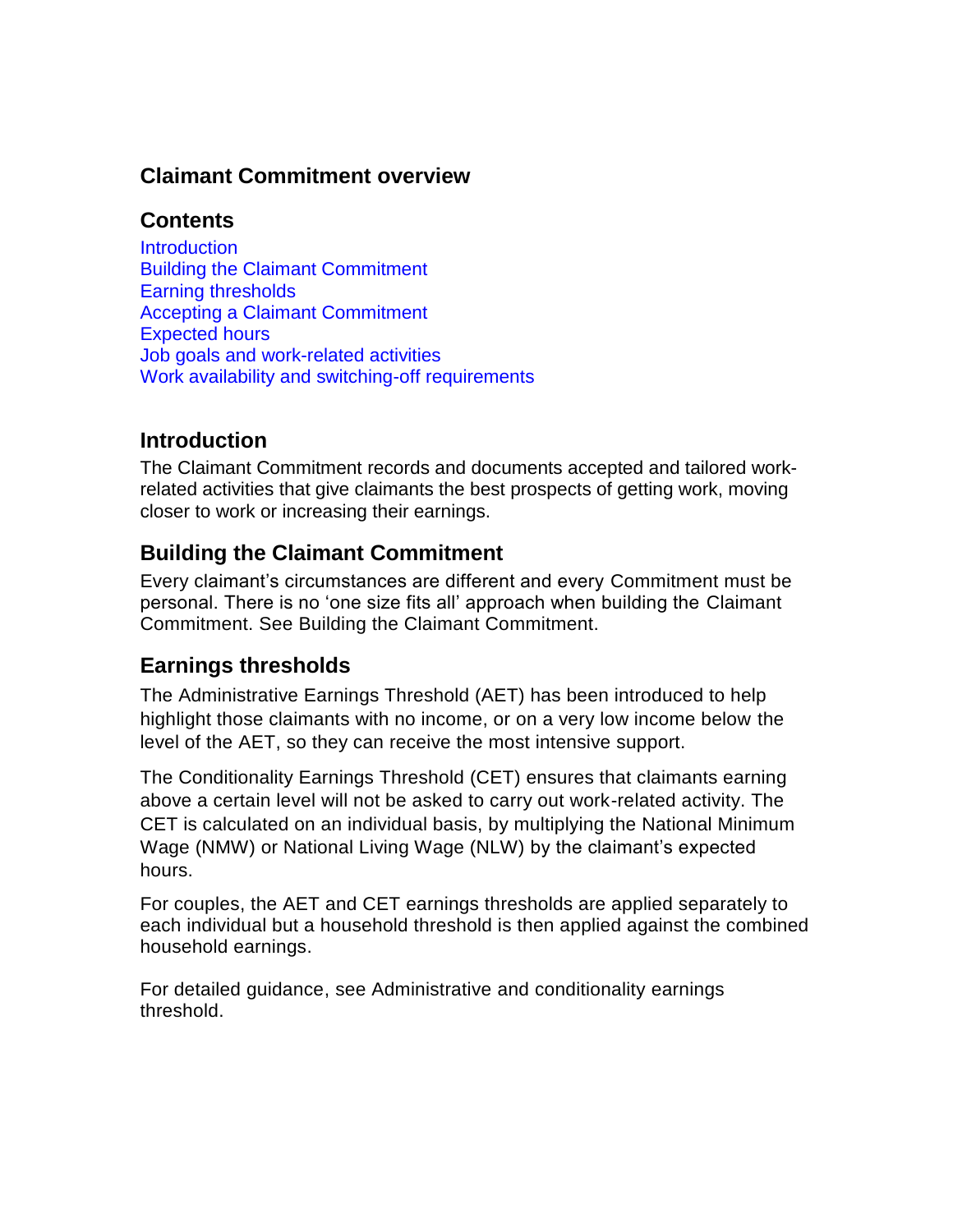# <span id="page-1-0"></span>**Accepting a Claimant Commitment**

All claimants must accept their Commitments. Couples must both accept their individual Commitment for the household to qualify for Universal Credit. Whenever Commitments are updated, they must be accepted by the claimant.

There may be circumstances where the requirement to accept a claimant commitment can be removed temporarily or permanently.

This requirement can be lifted temporarily where:

- a person is undergoing medical treatment as an in-patient in a hospital
- a claimant (or local office) has an exceptional domestic emergency such as fire or flood
- the office the person would be required to attend to accept their Commitment is closed and alternative arrangements are not possible

This is not a complete list and is to show some circumstances that are exceptional.

Once the circumstances are resolved, the claimant will need to accept their Commitment.

If the claimant is physically or mentally unable to accept their commitment, and this is unlikely to change or it would be unreasonable to expect them to do so due to terminal illness, we will waive the requirement to accept a Commitment permanently.

Whilst a requirement to accept a Commitment may be waived, the system does not currently allow Commitment acceptance to be ignored. In these circumstances, the work coach can mark the Commitment as accepted so the claim can continue. However, they must make a note of the actions taken and the reason.

Where the Universal Credit claim is a phone claim, the claimant has no access to their online account and this means that the agent has to mark the Commitment as accepted.

The claimant must accept the Commitment verbally and give consent for the agent to mark it as accepted on their behalf. The agent must then record that verbal consent was given (and the reasons why the claimant was unable to accept it digitally) in the Commitment notes. The call with the claimant, in which they accept their Commitment, does not need to be recorded.

Appointees cannot accept a Commitment on behalf of a claimant.